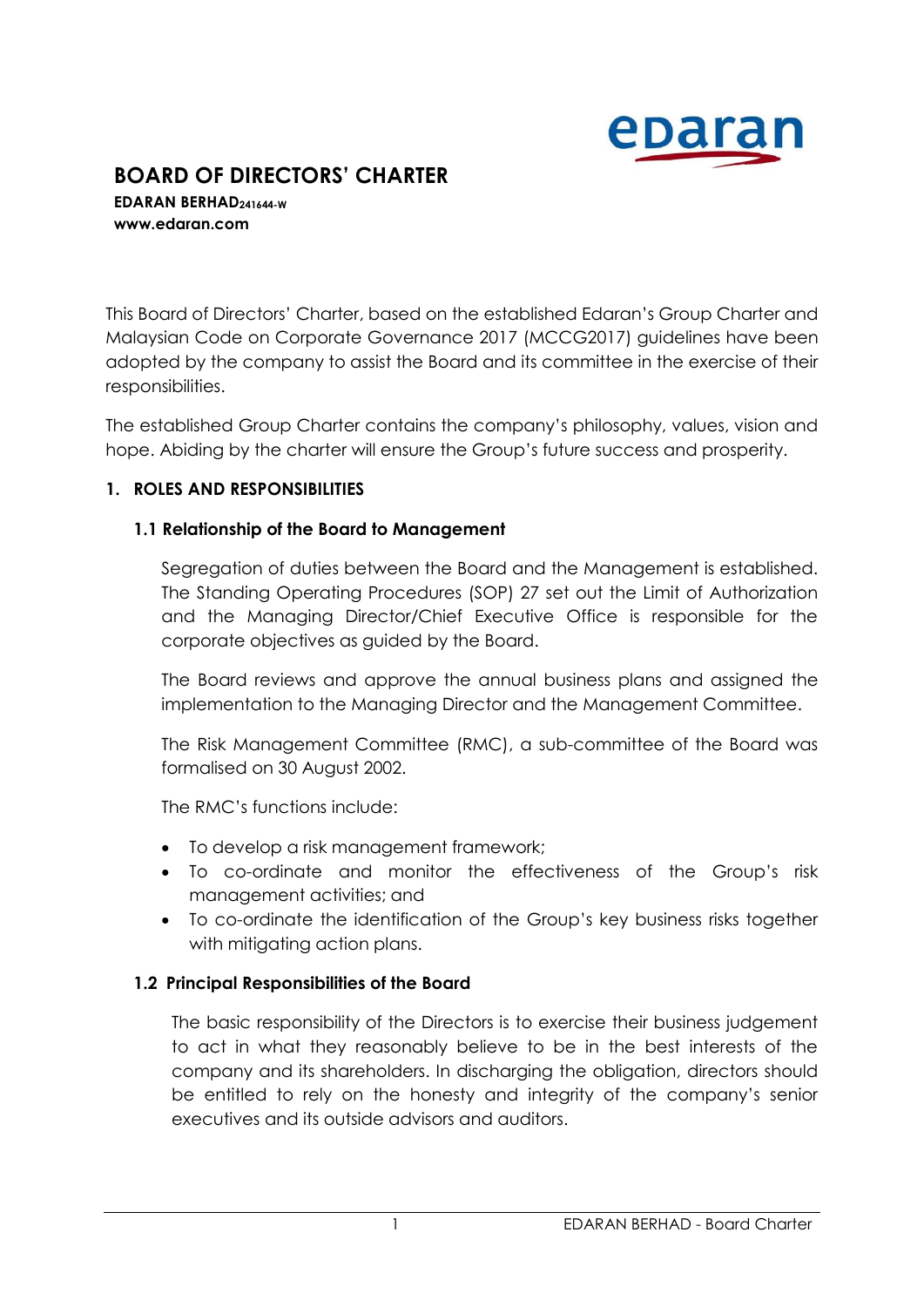In furtherance of its responsibilities, the Board of Directors should assume, among others, the following responsibilities:

# **Reviewing and adopting a strategic plan for the company**

Board is to review, challenge and approve management's proposal on the strategic plan for the company. The board is to bring the objectivity and breadth of judgement to the strategic planning process and satisfy itself that management has taken into account all appropriate considerations in establishing the strategic plan. The Board is to monitor the implementation of the strategic plan by management.

# **Overseeing the conduct of the company's business**

Board is to oversee the performance of the management to determine whether the business is being properly managed. The Board is to ensure that there are measures in place to assess the management's performance.

 **Identifying principal risks and ensuring the implementations of appropriate internal controls and mitigation measures**

Board is to review and assess the effectiveness of the company's policies and practices with respect to risk assessment and risk management. This is to achieve a proper balance between risks exposure and potential returns to stakeholders.

#### **Succession Planning**

Board is to ensure that all candidates appointed to senior management positions are of sufficient calibre. The board should also be satisfied that there are programmes in place to provide for the orderly succession of senior management.

 **Overseeing the development and implementation of a shareholder communications policy for the company** Board is to ensure that the company has in place a policy to enable

effective communication with its shareholders and other stakeholders. The policy should include how feedback received from its stakeholders is considered by the company when making decisions.

 **Reviewing the adequacy and the integrity of the management information and internal controls system of the company**

The Board has to ensure that there is a sound framework of reporting on internal controls and regulatory compliance.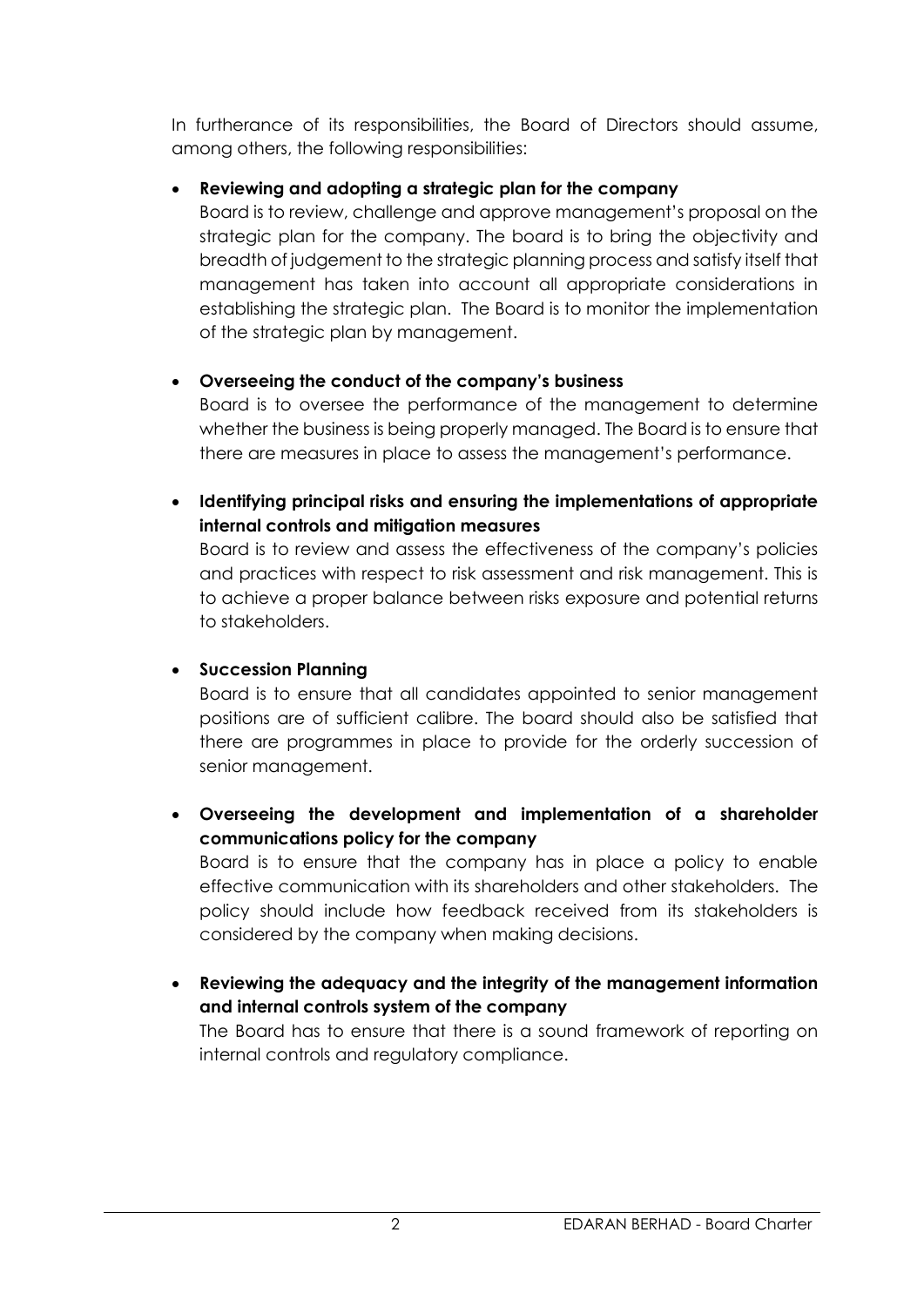# **1.3 Code of Conduct**

The Code of Conduct for Directors (Code) has been made based on the Edaran's Group Charter and in line with the requirement of the MCCG 2017. The Code provides guidance to the Board and the senior management to assist them in carrying out their duties and responsibilities and defines the standards of professional conduct. The Board is responsible for setting the standards of conduct contained in the Code and for updating these standards as appropriate in accordance with the legal and regulatory requirements.

Each Board member has to read and understand this Code and its application to the performance of his or her responsibilities and is accountable for adherence to this Code.

The Board members will:

- Act in the best interests of, and fulfil their fiduciary obligations to the company;
- Act honestly, fairly, ethically and with integrity;
- Comply with all applicable laws, rules and regulations;
- Not use any information or opportunity received by them in their capacity as directors in a manner that would be detrimental to the company's interest;
- Not use the company's property or position for personal gain;
- Act in a manner to enhance and maintain the reputation of the company;
- Respect the confidentiality of information relating to the affairs of the company acquired in the course of their service as directors, except when authorized or legally required to disclose such information;
- Not use confidential information acquired in the course of their service as directors for their personal advantage or for the advantage of any other entity;
- Help to create and maintain a culture of high ethical standards and commitment to compliance;
- Receive in writing or face-to-face conversation or interview or other ways in which the information of any wrongdoings can be transmitted;
- Treat in a confidential and sensitive manner on the disclosure of any wrongdoings i.e. violation of law, rule, regulation and/or a direct threat to the company's interests, such as corruption, fraud or health/safety violations;
- Treat both the whistleblower and the alleged wrongdoer fairly; and
- Take reasonable steps so that any individual making disclosure will retain his/her anonymity unless he/she agrees otherwise.

This Code may be amended, modified or waived by the Board, subject to the disclosure and other provisions of the Malaysian Code on Corporate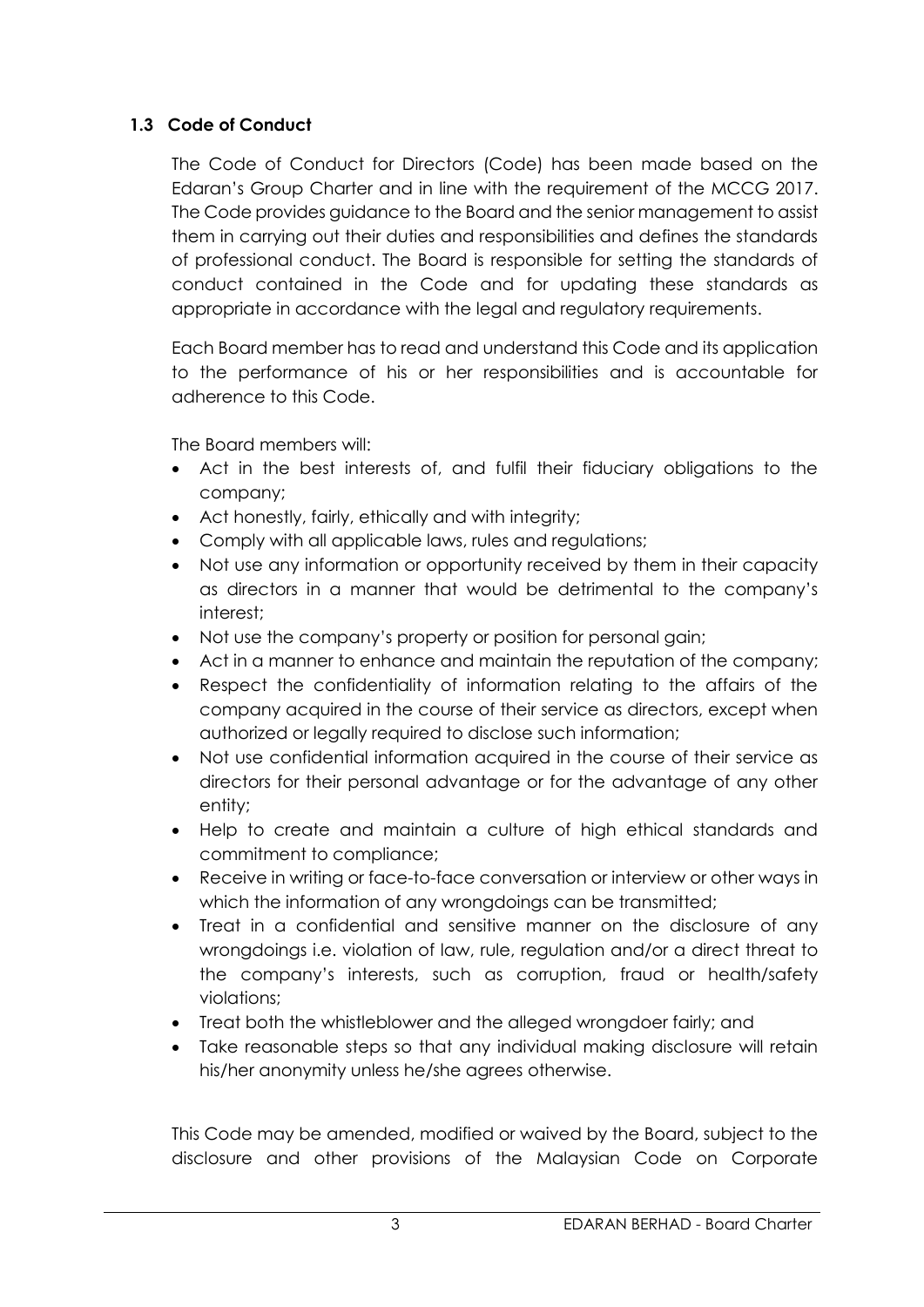Governance issued by Stock Exchange, and any other rules made in connection thereto. This code is available at www.edaran.com

# **1.4 Achieving Sustainability**

The speed of change of the business landscape has accelerated tremendously. There will be a more urgent need for new knowledge, new skills and new applications for the company to remain relevant and sustainable.

The company will pursue success and prosperity only through acceptable and justifiable means, mindful always to others and of the environment.

The company's philosophy established in the Group Charter will serve as the guide to the way to conduct the business and to achieve sustainability. The philosophies are:

- Subscribing to the universal principle of *"...hablumminnallah wa hablumminnannas...*";
- Acknowledge that mankind and all the creations are bound in a covenant with the creator:
- Being grateful to Almighty God and be appreciative of all His Creations;
- Paying respect to all forms of life and strive to be in harmony with nature and the environment;
- Holding to the principle that no single generation has the right to plunder and destroy the earth's resources and environment to the detriment of future generation;
- Continually seek knowledge because it is the key to development, growth, new possibilities and success;
- Strive to deliver quality at all times;
- Deliver upon the promises;
- Guided by ethics, values and principles in business dealings;
- Pursue success through acceptable and justifiable means;
- Believe that both the ends and means must be equally justifiable;
- The success pursued must go beyond profit and material gains; and
- Seeking His acceptance and blessing.

#### **1.5 Access of Information and Advice**

The Board papers contain various financial performances, future projections, Group's operational progress as well as non-quantitative performances. These are deliberated upon at least on a quarterly basis.

The Board have access to all necessary information and communicate their needs for additional information during Board meetings or request from the MD/CEO.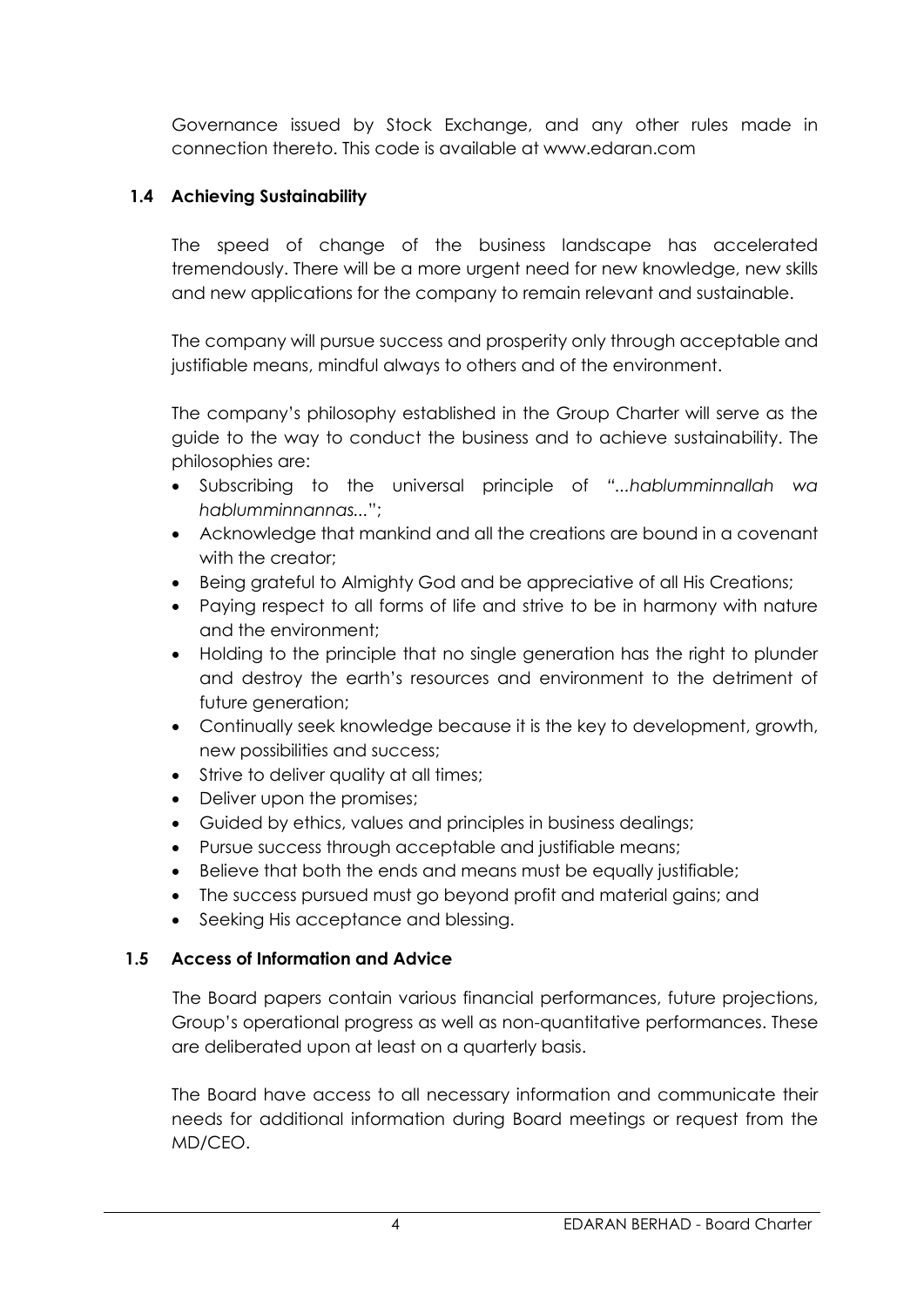As set out in the SOP and the Board of Directors' terms of reference, the Board may recommend taking independent professional advice. The decision will be made collectively in accordance with procedures stated in the SOP and/or Board Committees' terms of reference.

# **1.6 Company Secretary**

The Company Secretaries have several years of experience and are qualified to adequately carry out their duties.

# **1.7 Board Charter**

This Board Charter is in addition to the company's established Group Charter that serves as the guide for the way to conduct. This charter has also included the following:

- i. Board's roles and responsibilities;
- ii. Relationship of the Board to Management; and
- iii. Board meeting process.

The Board meetings will be held regularly. A schedule of the meetings will be provided to the directors in advance. Directors are expected to attend the Board Meetings and meetings of the committee in which they serve to properly discharge their responsibilities.

# **2. COMPOSITION**

# **2.1 Nominating Committee**

The Company has established a Nominating Committee, with their own specific terms of reference, to undertake all the said responsibilities.

The members of the Nominating Committee are as follows: -

- Dato' Hj Abdul Hamid Mustapha (Chairman);
- Datuk Emam Mohd Haniff Emam Mohd Hussain;
- Dato' Abdul Halim Abdullah

The committee members are all of whom are Independent, Non-Executive Directors. The terms of reference of the Nominating Committee include all the best practices as required.

#### **2.2 Annual Assessment of Directors**

The Board will conduct an annual self-evaluation to determine whether they are functioning effectively. The assessment will focus on the Board's contribution to the company and on the areas that could be improved.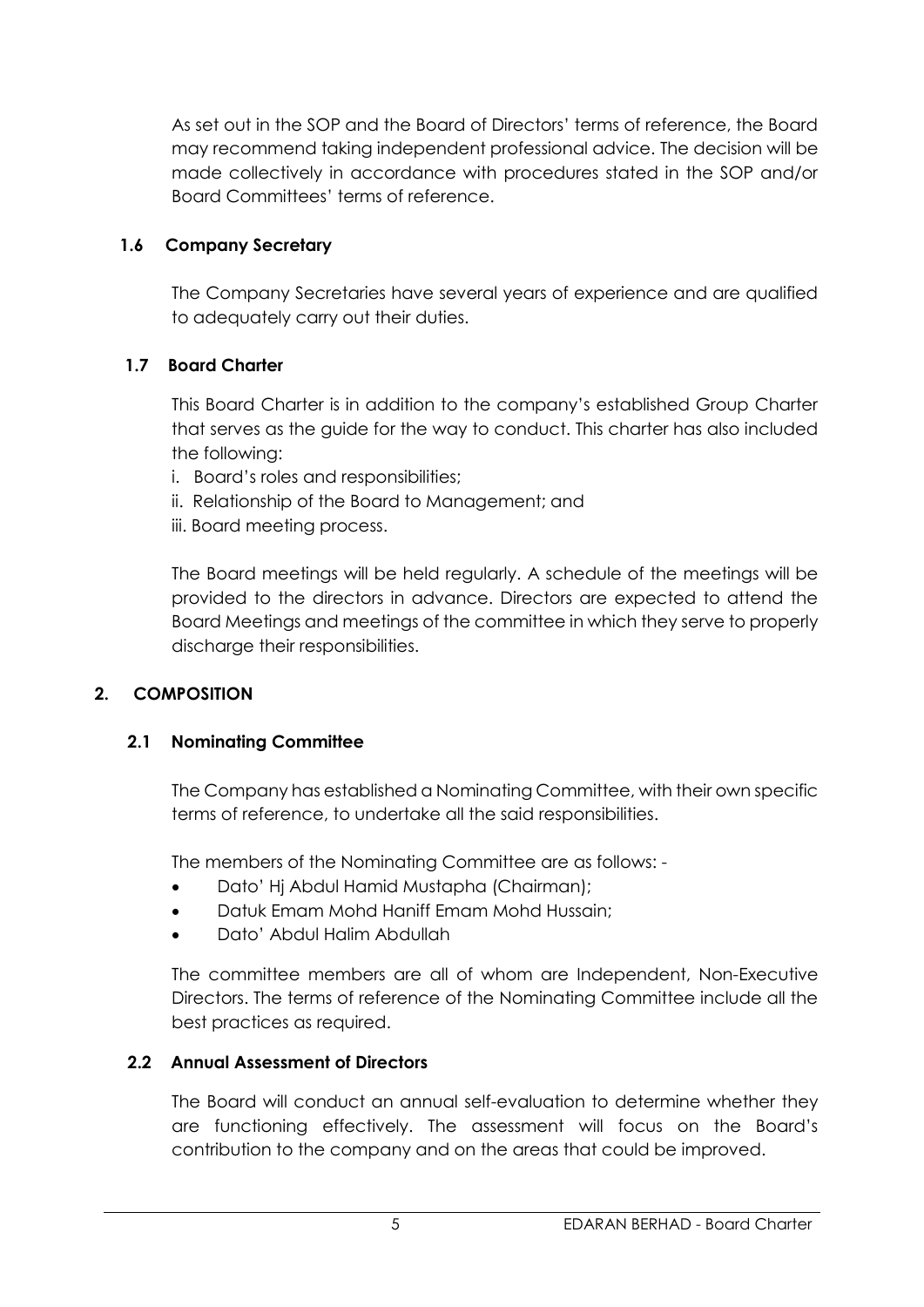Arrangement has been made for newly appointed Director to attend Mandatory Accreditation Programme (MAP) as prescribed by the Bursa Securities Practice Note 5/2001.

# **2.3 Director Compensation**

The Remuneration Committee recommends Directors' compensation for approval by the Board. Executive Directors' remuneration packages are set out in their individual contract of service. Non-Executives Directors remuneration package is currently in-line with market trend.

The Board is of the opinion that the current level of remuneration is sufficient.

The Directors' remuneration is disclosed in bands as set out in the Notes to the Financial Statement under sub-heading 'Profit/(Loss) from Operation' in the Annual Report.

The Board has established a Remuneration Committee, with its own specific terms of reference, to undertake all the said responsibilities.

The Remuneration Committee is mainly made up of Non-Executive Directors whose members are:-

- Dato' Abdul Halim Abdullah (Chairman);
- Dato' Hj Abdul Hamid Mustapha; and
- Ahmad Yasri Mohd Hashim @ Mohd Hassan

The terms of reference of the Remuneration Committee include all the best practices as required.

Fees payable to Non-Executive Directors are recommended by the Board for approval of shareholders at the Annual General Meeting.

# **3. REINFORCE INDEPENDENCE**

# **3.1 Director Qualifications**

The Board's standards for determining the independence of a director are set forth in Attachment A to this Charter. The Nominating Committee will review such standards at least annually and recommend any appropriate changes to the Board for consideration.

The company will disclose the assessment of the independence of a director in the annual report and in any notice convening a general meeting for the appointment and reappointment of independent directors.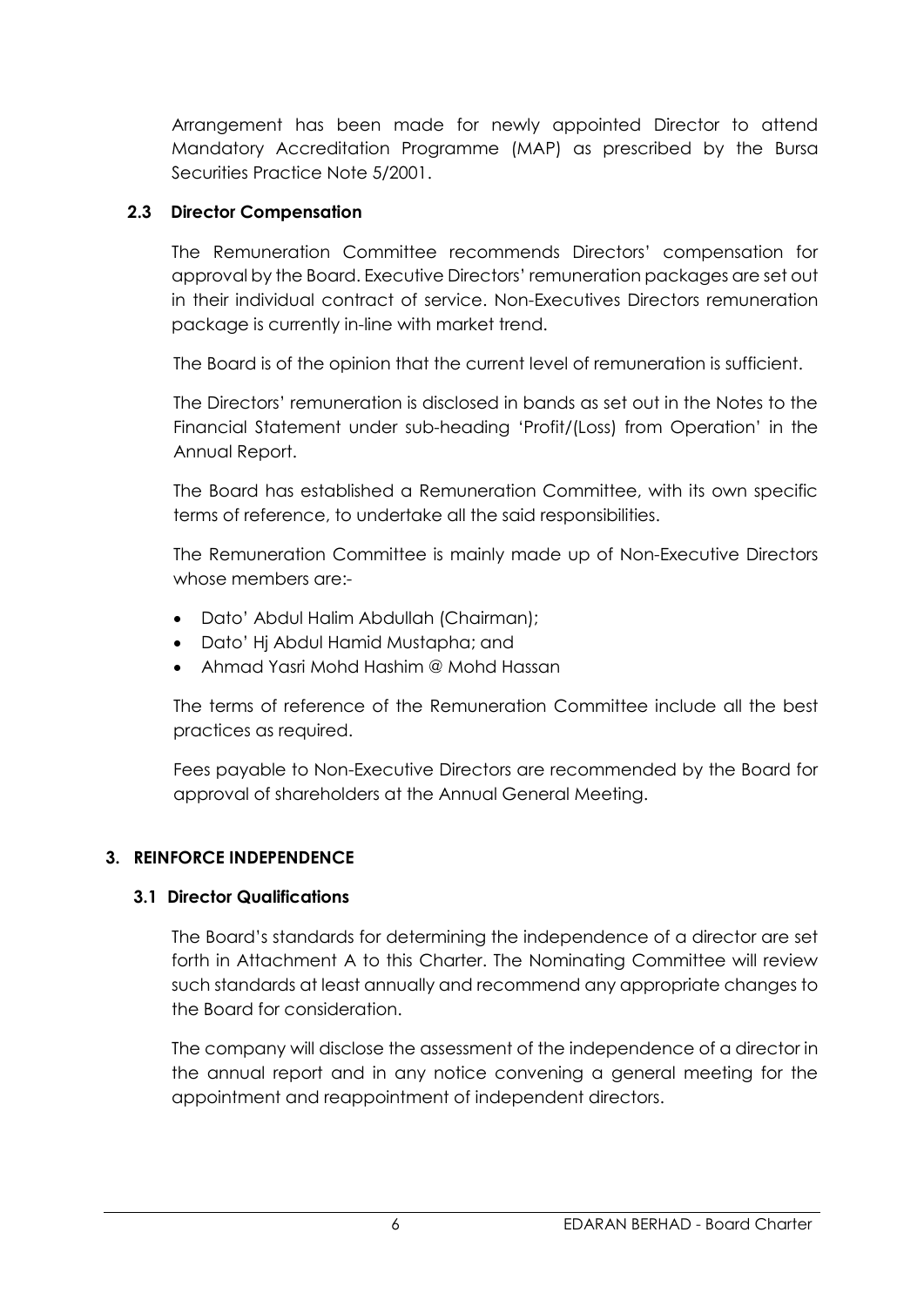## **3.2 Membership and Term**

The Board pursuant to the recommendation of the MCCG2012, has adopted a tenure policy, each independent director must be re-elected after nine years on the Board. The nine years can be a consecutive service of nine years or a cumulative service of nine years with intervals.

Upon completion of nine years, an independent director may continue to serve on the Board subject to the director's re-designation as a non-independent director.

The Board shall seek for shareholders' approval in the event a director retains as an independent director, as he/she has served in the capacity for more than nine years.

In such situation, the Board shall make a recommendation and provide justification to the shareholders in a general meeting.

# **3.3 Board and Chief Executive Officer Relationship**

There is a clear division of roles and responsibilities between the Chairman and MD/CEO. The Chairman heads the Board of Directors while the MD/CEO manages the Company's operations. The Company also has a Limit of Authority (LOA) prescribed in the SOP document, which defines the authorities matrix.

# **4. FOSTER COMMITMENT**

Directors should carefully consider the number of other boards and commitments on which they can serve consistent with the time and energy necessary to satisfy the requirements of Board and Committee memberships. Directors should also carefully consider any actual or apparent conflicts of interest and impairments to independence that service on other boards may create.

The Board should ensure its members have access to appropriate Continuing Education Programmes (CEP). Directors also have attended the CEP as prescribed by the Exchange to update their knowledge and enhance their skills. Some Directors have also attended various trainings in their capacity as Directors in other companies.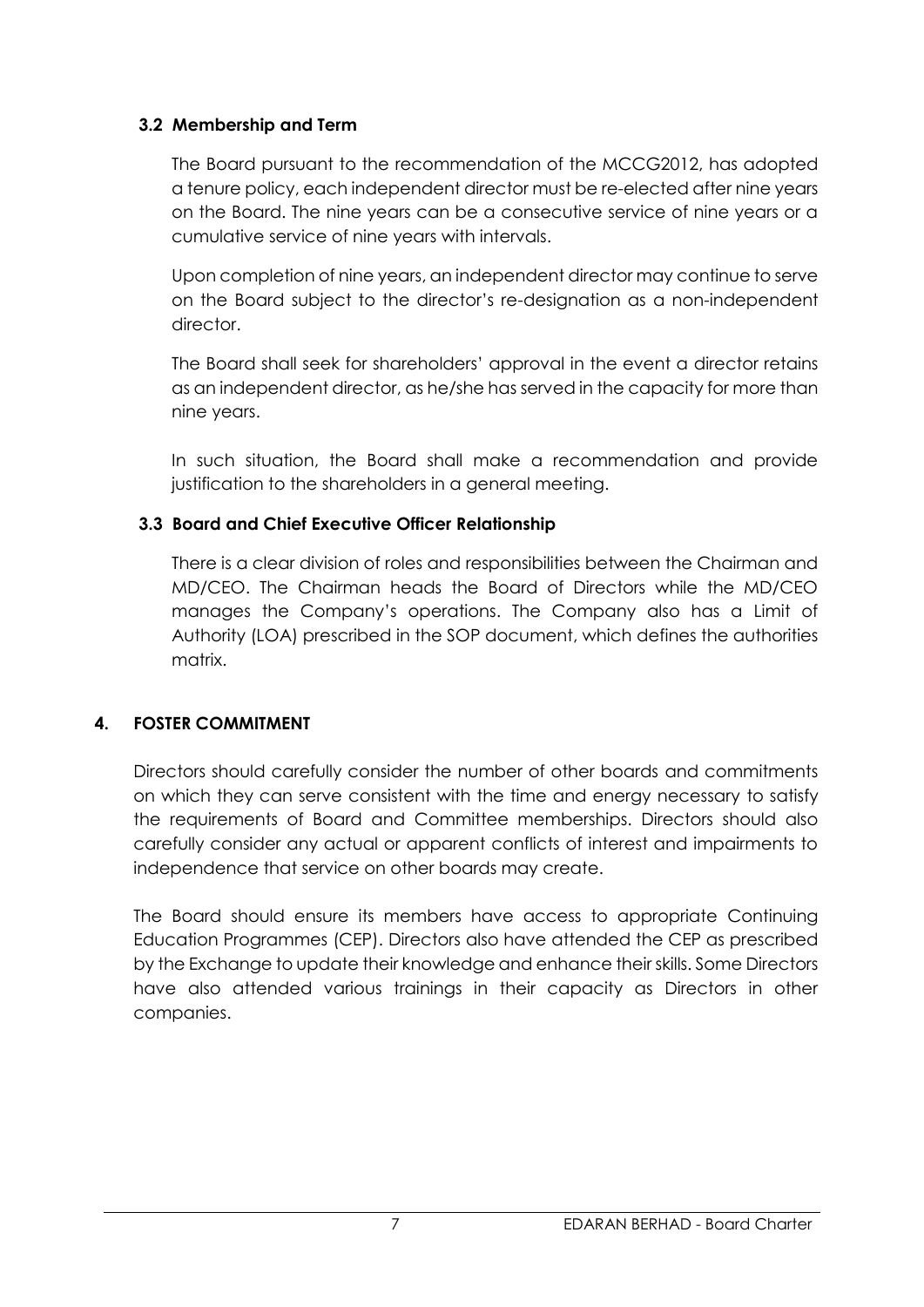## **5. UPHOLD INTEGRITY IN FINANCIAL STATEMENT**

The Audit Committee deliberates on all the requirements with the external auditors in the Audit Committee meetings.

The Audit Committee reviews and deliberates the quarterly and year end financial statements regularly at the Audit Committee meetings.

The terms of reference of the Audit Committee include all the best practices as required.

The Internal Audit Department performs operational and compliance audits and other internal investigations as instructed by the Audit Committee/Board.

The internal auditors have their own Charter, Code of Ethics and present the Annual Audit Plan to the Audit Committee for approval.

#### **6. RISK MANAGEMENT**

The internal control systems are embedded in the operations via the SOP. The process owners as described in the SOP are accountable to monitor and preserve the SOP. The review of these processes is performed by the Internal Audit Department. The internal audit reports are formally tabled to the Audit Committee for their review and deliberation.

The processes that the Directors apply to deal with material internal control are disclosed in the Statement on Internal Control of the Annual Report.

An Internal Audit Department has been established to carry out the internal audit function for the Group. The Internal Audit Department reports directly to the Audit Committee. The internal auditors have their own Charter and Code of Ethics.

# **7. TIMELY AND HIGH QUALITY OF DISCLOSURE**

- 7.1 Key features of the charter are outlined in the Annual Report in accordance to the MCCG 2017 requirements. The following additional statements are also included in the annual report:
	- i. Statement of Directors' Responsibility; and
	- ii. Statement on Internal Control.
- 7.2 A dedicated section for corporate governance in the company's website has been developed. Section for investor relations, annual report and a copy of this charter are also available in the website.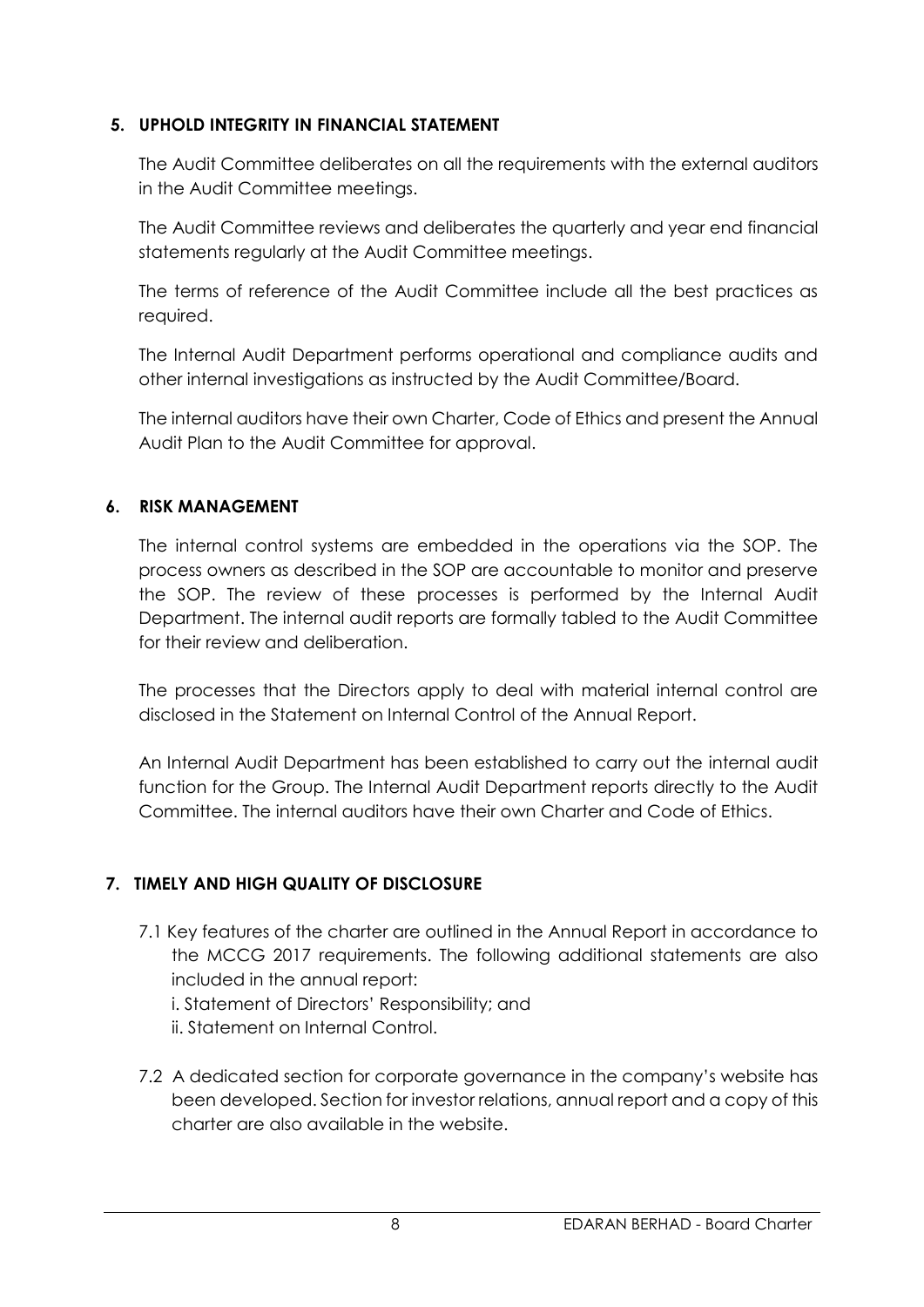## **8. INVESTOR RELATIONS**

General Meetings and the company's corporate website are the platform for the communication of information regarding Company's operation to shareholders to give their views and feedback.

Additionally, where necessary, analyst briefings, press statements and/or press conferences are organized by the Company, as well as timely announcements to the Bursa Securities.

The Company has appointed a consultant (under the purview of the Management Committee) to implement the overall programme on investor relations and corporate communications to communicate Company's progress to investors and shareholders.

SOP-30 on Corporate Communications is in place and adhered to.